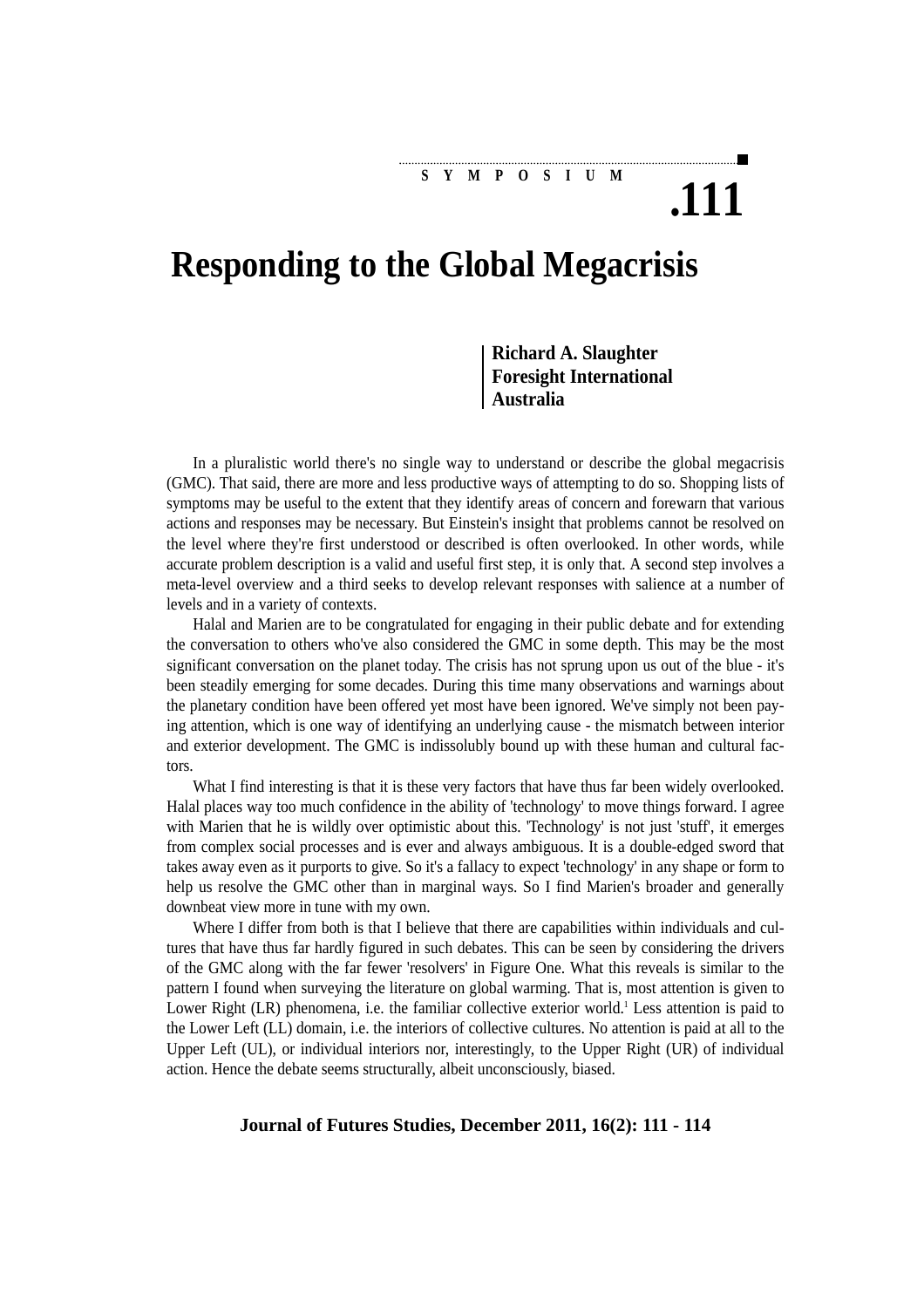The four-quadrant model of an Integral perspective appears to provide a more coherent and systematic framework for coming to terms with the GMC. There are several reasons for this. First, it draws attention to the interior development of individuals and of cultures and reveals the shaping power of each.<sup>2</sup> Second, it balances inner / outer and individual / collective factors. Third, it is an objective framework that is not culture specific and does not tell anyone what to think.

In my own recent book on the GMC I set aside most of the current futures-related literature and drew much more widely on material that deals with phenomena across all four of these domains. In doing this I assembled a broader and more coherent picture both of the GMC itself and of what I call 'proto solutions' shown in Figure Two.<sup>3</sup> These are 'solutions in embryo,' as it were, that can be expanded, re-defined, re-interpreted etc. in unlimited ways in different cultures and environments. Since no 'one size fits all,' this inherent flexibility is vital.

What I think emerges from this brief overview is a clearer picture of where concerned individuals, groups and organisations need to re-direct their attention. Solutions to the GMC will not emerge from new technology and associated infrastructures, no matter how 'green' they may be. They will begin to emerge when people look more honestly and clearly upon their own interior selves and understand that the most potent source of innovation and 'progress' is within agents of knowing themselves. It is in fact the very sense of self in all its complexity and potential depth that determines what capacities are brought to bear on the GMC – and hence the resolutions that can emerge.4 The cultural environment in which newly aware selves emerge into and operate within also dictate how well or poorly these capacities are nurtured, whether they are fully developed or extinguished.

If there's one central 'message' it's that we cannot hope to make headway with the GMC if we only address one, two or even three of these domains. We have to deal with all of them, as well as the many interactions between them. What this amounts to is a profound re-balancing of our efforts and our attention that, in turn, has real consequences. As this and similar perspectives gain ground we can expect, for example, that views of futures will no longer be dominated by hardware of various kinds but, rather, that the latter will be seen in their human and social contexts. Similarly, we can expect to see an upsurge of mainstream social investments in social innovations of all kinds. For example we require a new generation of Institutions of Foresight (IOFs) funded from the public purse and staffed by a new generation of highly trained and integrally informed practitioners. I can think of few more productive investments that humanity can make in its own long-term wellbeing.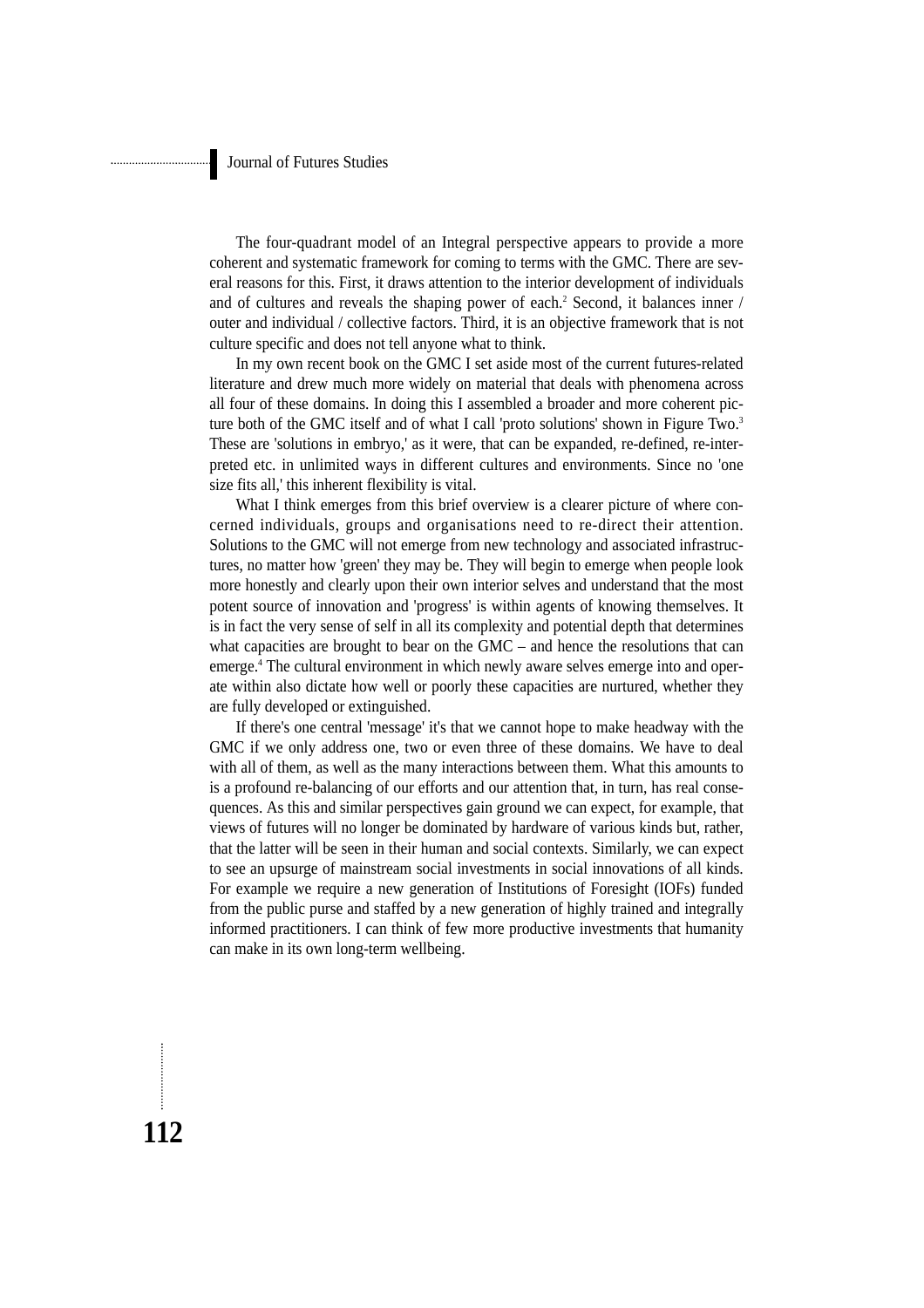Responding to the Global Megacrisis

| <b>UPPER LEFT</b>                                                                                                                                                                    | <b>UPPER RIGHT</b>                                                                                                                                                                                                                                                                      |
|--------------------------------------------------------------------------------------------------------------------------------------------------------------------------------------|-----------------------------------------------------------------------------------------------------------------------------------------------------------------------------------------------------------------------------------------------------------------------------------------|
| None                                                                                                                                                                                 | None                                                                                                                                                                                                                                                                                    |
| <b>LOWER LEFT</b>                                                                                                                                                                    | <b>LOWER RIGHT</b>                                                                                                                                                                                                                                                                      |
| Drivers:                                                                                                                                                                             | Drivers:                                                                                                                                                                                                                                                                                |
| Industrialisation growing rapidly<br>Little political will<br>Recession likely for years<br>Institutional failures could grow severe<br><b>Resolvers:</b><br>Forces of social change | Scientific forecasts for climate change are grim<br>Dangerous environmental impacts are likely<br>Methane a growing new threat<br>Reducing CO2 is costly<br>Increasing water scarcity<br>Cyber-insecurity<br>Weapons of mass destruction<br>Organised crime continues to grow worldwide |
|                                                                                                                                                                                      | <b>Resolvers:</b><br>The world is accelerating use of alternative energy<br>The technology revolution introduces new powers                                                                                                                                                             |
|                                                                                                                                                                                      | Countries and urban areas 'going green'                                                                                                                                                                                                                                                 |

*Figure 1*. Overview of Driver and 'Resolver' Domains

| Interior human development            | <b>Exterior actions</b>                 |
|---------------------------------------|-----------------------------------------|
| Human developmental factors that      | Focuses on what people actually do:     |
| frame perception and condition        | their habits, behaviours and            |
| motivation and capacity have primary  | strategies. Strategies of avoidance.    |
| role. Options for translation and     | Also the efforts they put in to 'make a |
| transformation. Re-focuses debate,    | difference.' Behavioural drivers and    |
| strategies, on fundamental issues and | inhibitors. The many applications of    |
| opens up basis to resolve them.       | design.                                 |
| Interior cultural development         | Global system, infrastructure           |
| The role of cultures, ideologies,     | The physical environment, its cycles of |
| worldviews and language that mediate  | matter and energy. The types of         |
| self and other. Embody socialisation  | infrastructure(s) superimposed upon it. |
| frameworks with embedded              | The kinds of technologies that are      |
| presuppositions and hierarchies of    | employed and their impacts (resource    |
| values. Establishes foundations of    | depletion, pollution, ecological        |
| economy. Actively selects specific    | simplification, etc.) on the global     |
| options from much wider range of      | system. Visible consequences of value,  |
| possibilities.                        | cultural and design choices.            |

*Figure 2*. Domains of generic responses Source: R. Slaughter, The Biggest Wake Up Call in History, Foresight International, 2010, p.153.

**113**